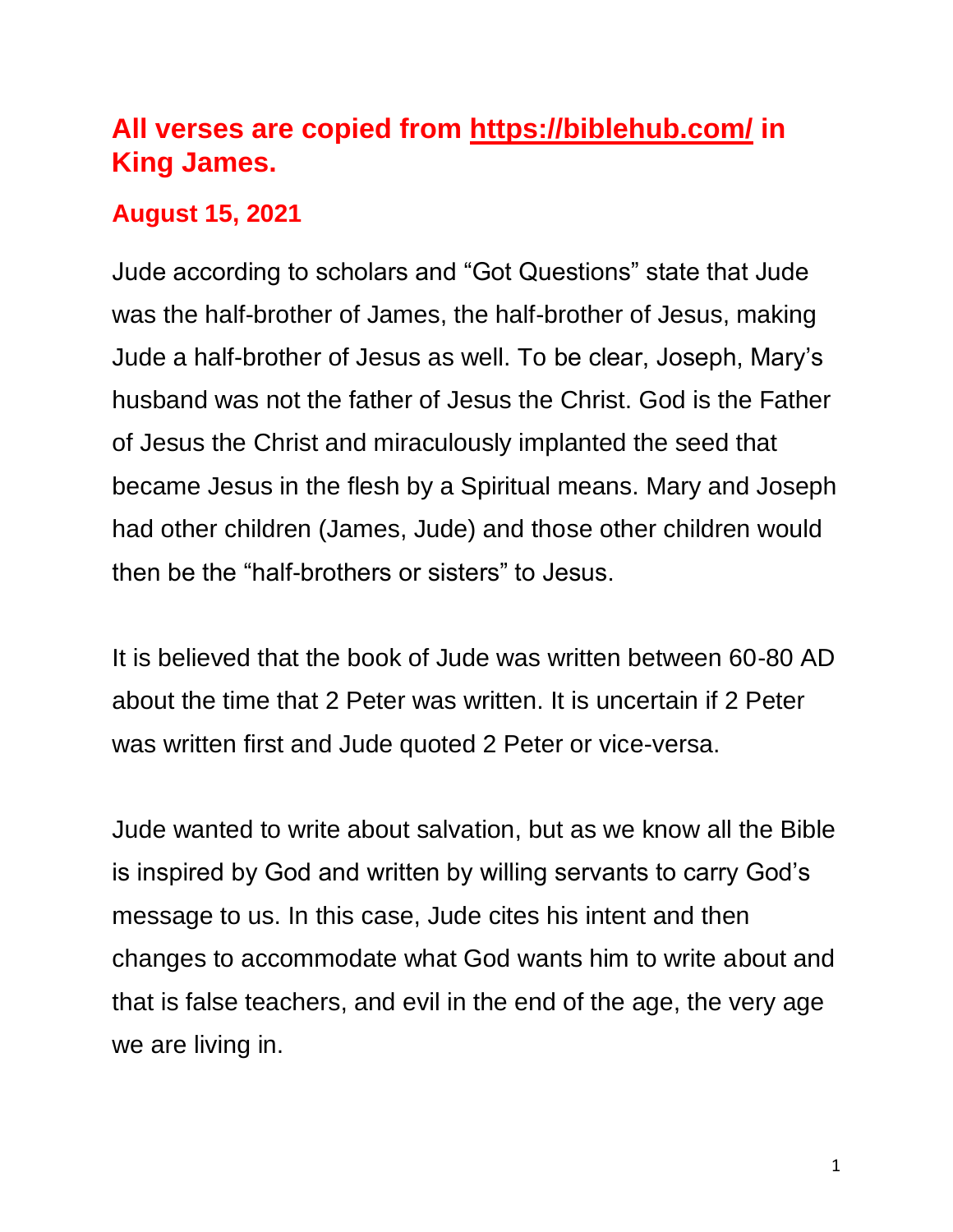*1 Corinthians 2: [12N](https://biblehub.com/1_corinthians/2-12.htm)ow we have received, not the spirit of the world, but the spirit which is of God; that we might know the things that are freely given to us of God. [13W](https://biblehub.com/1_corinthians/2-13.htm)hich things also we speak, not in the words which man's wisdom teacheth, but which the Holy Ghost teacheth; comparing spiritual things with spiritual.*

*2 Timothy 3: [16A](https://biblehub.com/2_timothy/3-16.htm)ll scripture is given by inspiration of God, and is profitable for doctrine, for reproof, for correction, for instruction in righteousness: [17T](https://biblehub.com/2_timothy/3-17.htm)hat the man of God may be perfect, throughly furnished unto all good works.*

**Jude 1**

# **Greetings from Jude**

**[\(James 1:1-1\)](https://biblehub.com/kjv/james/1.htm)**

**[1J](https://biblehub.com/jude/1-1.htm)ude, the servant of Jesus Christ, and brother of James, to them that are sanctified by God the Father, and preserved in Jesus Christ, and called: [2M](https://biblehub.com/jude/1-2.htm)ercy unto you, and peace, and love, be multiplied.**

Jude out of humbleness does not declare himself to being half-

brother to Jesus but to James who is also the half-brother of

Jesus. Jude and James father was Joseph and their mother was

Mary, who is the mother of Jesus.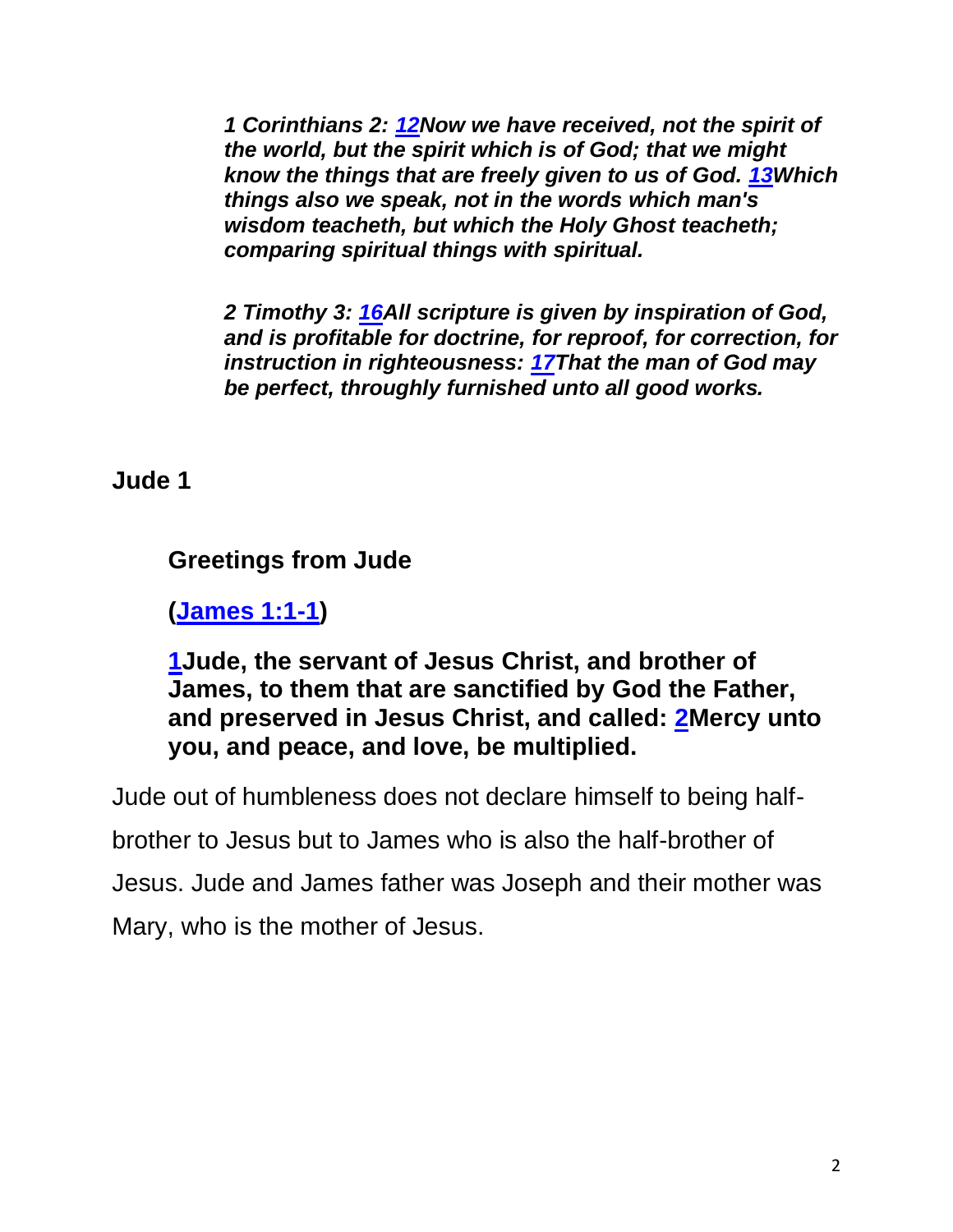### **God's Judgment on the Ungodly**

**[\(Genesis 4:1-7;](https://biblehub.com/kjv/genesis/4.htm) [Romans 2:1-16\)](https://biblehub.com/kjv/romans/2.htm)**

**[3B](https://biblehub.com/jude/1-3.htm)eloved, when I gave all diligence to write unto you of the common salvation, it was needful for me to write unto you, and exhort you that ye should earnestly contend for the faith which was once delivered unto the saints.**

As we said in the foreword Jude wanted to write of the "common salvation", the salvation that was brought by Jesus the Christ to the common man and woman. This word in the Geek was Koinis and from the Hebrew meaning it represented "unclean or unwashed".

Jude then transitions to the basis of his letter and that was to encourage those of his time and of the "end of the age" to

# *"contend for the faith which was once delivered unto the saints."*

Where Jude is heading is to address a fear of false teachers who have somehow worked their way into the church, teaching licentiousness. Licentiousness is defined as: debauchery, shamelessness, decadence. We can see many of these types of traits in some man-made-churches we see around the world. Last week we talked about Mark Zuckerberg and his intent to launch an internet religion we see more of this coming to fruition.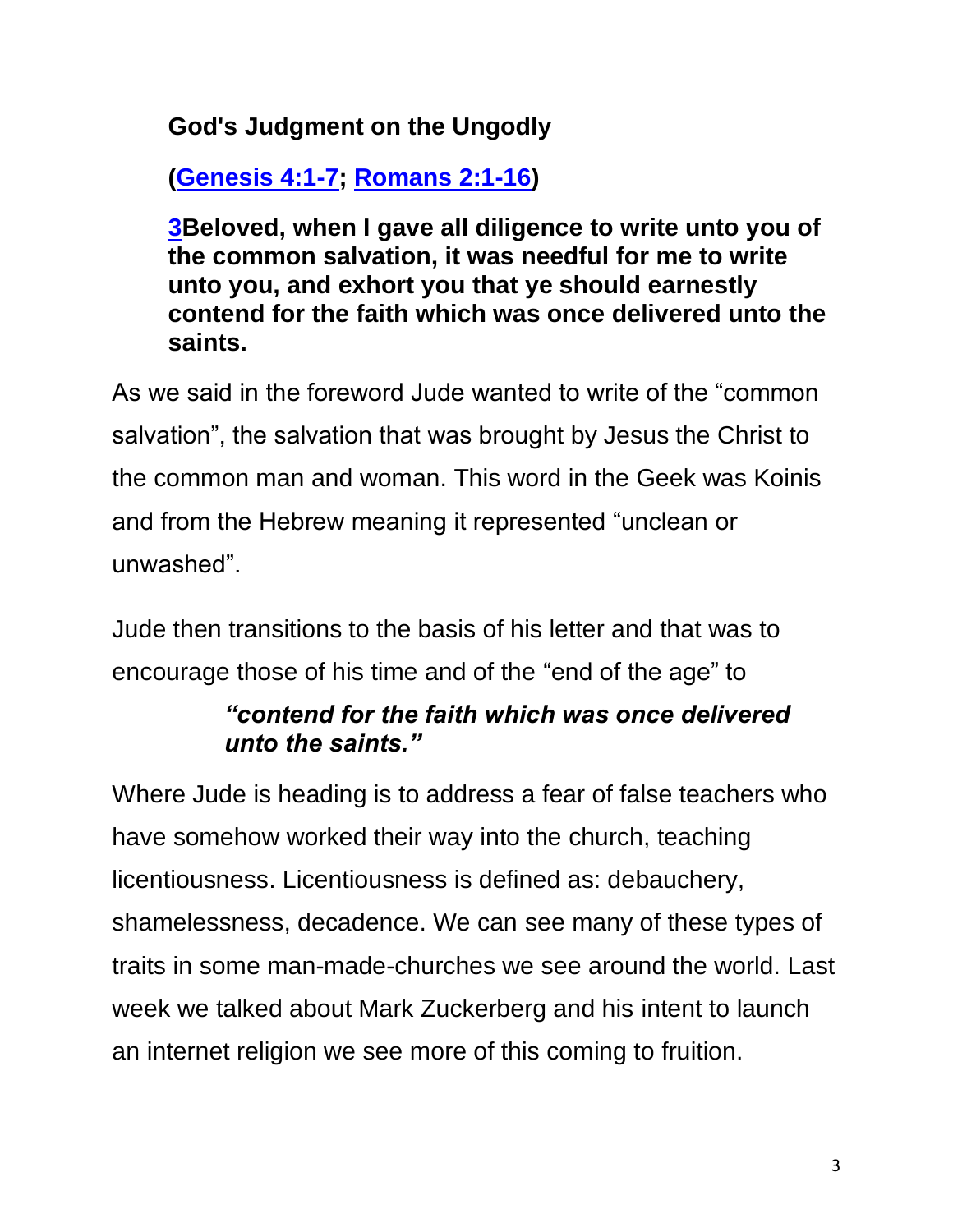[https://thefederalist.com/2021/08/06/mark-zuckerberg-is-planting](https://thefederalist.com/2021/08/06/mark-zuckerberg-is-planting-the-first-church-of-the-metaverse/?utm_source=newsletter&utm_medium=email&utm_campaign=the_federalist_daily_briefing_2021_08_06&utm_term=2021-08-06)[the-first-church-of-the](https://thefederalist.com/2021/08/06/mark-zuckerberg-is-planting-the-first-church-of-the-metaverse/?utm_source=newsletter&utm_medium=email&utm_campaign=the_federalist_daily_briefing_2021_08_06&utm_term=2021-08-06)[metaverse/?utm\\_source=newsletter&utm\\_medium=email&utm\\_ca](https://thefederalist.com/2021/08/06/mark-zuckerberg-is-planting-the-first-church-of-the-metaverse/?utm_source=newsletter&utm_medium=email&utm_campaign=the_federalist_daily_briefing_2021_08_06&utm_term=2021-08-06) [mpaign=the\\_federalist\\_daily\\_briefing\\_2021\\_08\\_06&utm\\_term=20](https://thefederalist.com/2021/08/06/mark-zuckerberg-is-planting-the-first-church-of-the-metaverse/?utm_source=newsletter&utm_medium=email&utm_campaign=the_federalist_daily_briefing_2021_08_06&utm_term=2021-08-06) [21-08-06](https://thefederalist.com/2021/08/06/mark-zuckerberg-is-planting-the-first-church-of-the-metaverse/?utm_source=newsletter&utm_medium=email&utm_campaign=the_federalist_daily_briefing_2021_08_06&utm_term=2021-08-06) 

We know that in the end times there will be a One World Government under the control of the Anti-Christ, a One World Religion under the control of the Anti-Christ and the False Prophet and a One World Economy under the control of the Anti-Christ and his associates.

Recently as this month of August the IMF, International Monetary Fund put into circulation 750 billion Dollars on what they call Special Drawing Rights for countries in financial collapse.

> *"A plan to boost global liquidity means the days of the U.S. dollar being the undisputed king of the international monetary system may be coming to a close, experts told The Epoch Times."*

The full story can be found below:

[https://www.theepochtimes.com/mkt\\_morningbrief/concerns](https://www.theepochtimes.com/mkt_morningbrief/concerns-surround-imf-plan-to-flood-world-with-liquidity_3899453.html?utm_source=sharemorningbriefnoe&utm_medium=email&utm_campaign=mb-2021-07-14&mktids=cc79aec2861489433eb494358963bf99)[surround-imf-plan-to-flood-world-with](https://www.theepochtimes.com/mkt_morningbrief/concerns-surround-imf-plan-to-flood-world-with-liquidity_3899453.html?utm_source=sharemorningbriefnoe&utm_medium=email&utm_campaign=mb-2021-07-14&mktids=cc79aec2861489433eb494358963bf99)[liquidity\\_3899453.html?utm\\_source=sharemorningbriefnoe&utm\\_](https://www.theepochtimes.com/mkt_morningbrief/concerns-surround-imf-plan-to-flood-world-with-liquidity_3899453.html?utm_source=sharemorningbriefnoe&utm_medium=email&utm_campaign=mb-2021-07-14&mktids=cc79aec2861489433eb494358963bf99) [medium=email&utm\\_campaign=mb-2021-07-](https://www.theepochtimes.com/mkt_morningbrief/concerns-surround-imf-plan-to-flood-world-with-liquidity_3899453.html?utm_source=sharemorningbriefnoe&utm_medium=email&utm_campaign=mb-2021-07-14&mktids=cc79aec2861489433eb494358963bf99) [14&mktids=cc79aec2861489433eb494358963bf99](https://www.theepochtimes.com/mkt_morningbrief/concerns-surround-imf-plan-to-flood-world-with-liquidity_3899453.html?utm_source=sharemorningbriefnoe&utm_medium=email&utm_campaign=mb-2021-07-14&mktids=cc79aec2861489433eb494358963bf99)

According to some experts the goal of the IMF is to remove the US Currency as the anchor currency of the world and replace it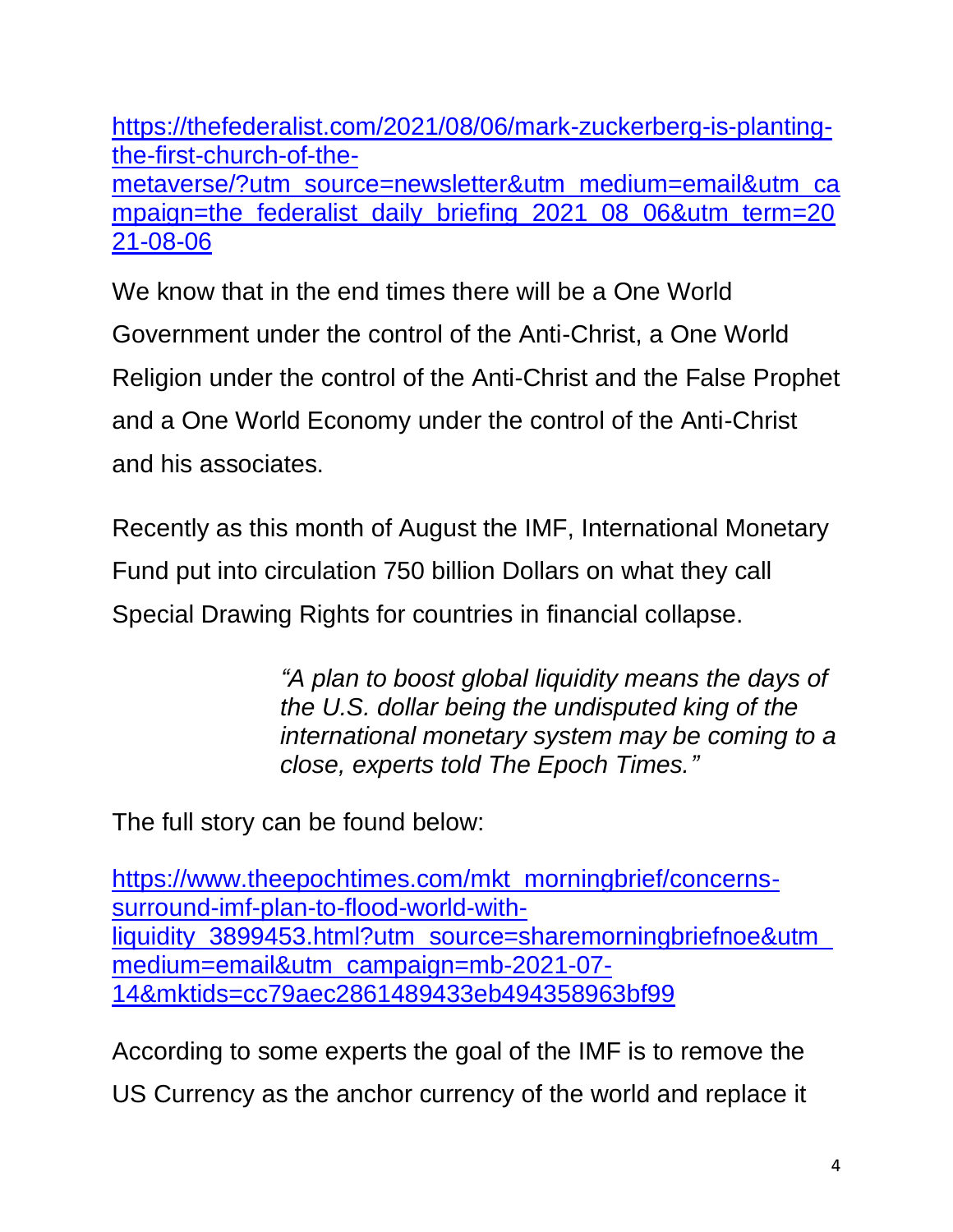with a world fiat currency. That is a step that must occur to bring about the One World Economy.

Most if not all governments must collapse or fail for a One World Government to exist, and we see that Zuckerberg is trying to set up the foundation for what might be considered a One World Religion.

#### **[4F](https://biblehub.com/jude/1-4.htm)or there are certain men crept in unawares, who were before of old ordained to this condemnation, ungodly men, turning the grace of our God into lasciviousness, and denying the only Lord God, and our Lord Jesus Christ.**

This allegation is against people inside the churches. Not necessarily THE CHURCH that Jesus started and calls His Bride, but within the arena of man-made religions that purport to be the "real" church. The signs of this contemporary occurring and the prophecy that it would happen to a larger extent at the "end of the age", meaning the Church Age. The Church Age began at Pentecost and continues until the beginning of the Tribulation.

The evil that is ever growing within many mainline denominations and cults is frightening. Pastors and congregations rejecting what God calls sin and promoting those very acts as acts of love.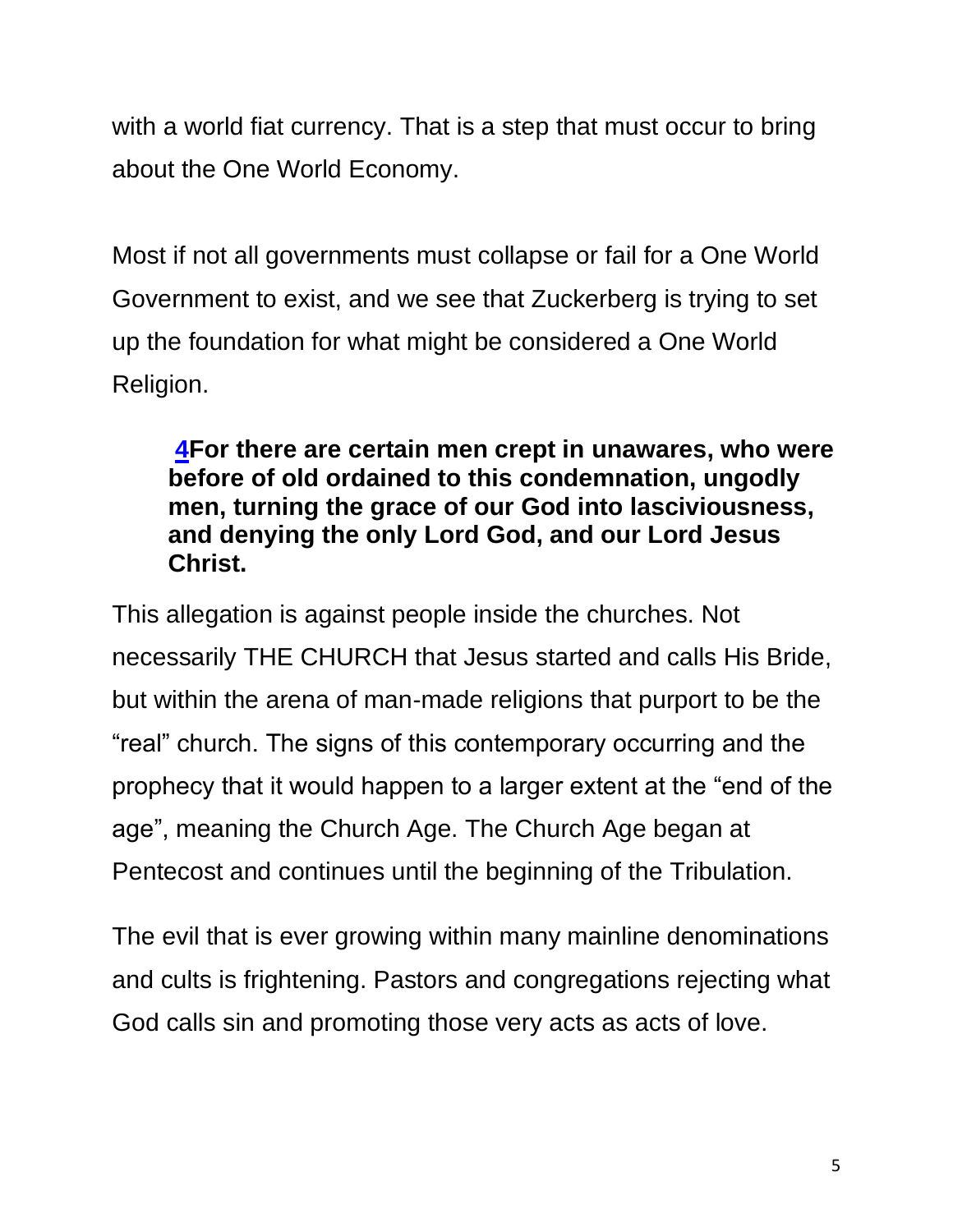*Romans 1: [18F](https://biblehub.com/romans/1-18.htm)or the wrath of God is revealed from heaven against all ungodliness and unrighteousness of men, who hold the truth in unrighteousness; [19B](https://biblehub.com/romans/1-19.htm)ecause that which may be known of God is manifest in them; for God hath shewed it unto them. [20F](https://biblehub.com/romans/1-20.htm)or the invisible things of him from the creation of the world are clearly seen, being understood by the things that are made, even his eternal power and Godhead; so that they are without excuse: [21B](https://biblehub.com/romans/1-21.htm)ecause that, when they knew God, they glorified him not as God, neither were thankful; but became vain in their imaginations, and their foolish heart was darkened. [22P](https://biblehub.com/romans/1-22.htm)rofessing themselves to be wise, they became fools, [23A](https://biblehub.com/romans/1-23.htm)nd changed the glory of the uncorruptible God into an image made like to corruptible man, and to birds, and fourfooted beasts, and creeping things.*

*[24W](https://biblehub.com/romans/1-24.htm)herefore God also gave them up to uncleanness through the lusts of their own hearts, to dishonour their own bodies between themselves: [25W](https://biblehub.com/romans/1-25.htm)ho changed the truth of God into a lie, and worshipped and served the creature more than the Creator, who is blessed for ever. Amen.*

*[26F](https://biblehub.com/romans/1-26.htm)or this cause God gave them up unto vile affections: for even their women did change the natural use into that which is against nature: [27A](https://biblehub.com/romans/1-27.htm)nd likewise also the men, leaving the natural use of the woman, burned in their lust one toward another; men with men working that which is unseemly, and receiving in themselves that recompence of their error which was meet.*

*[28A](https://biblehub.com/romans/1-28.htm)nd even as they did not like to retain God in their knowledge, God gave them over to a reprobate mind, to do those things which are not convenient; [29B](https://biblehub.com/romans/1-29.htm)eing filled with all unrighteousness, fornication, wickedness, covetousness, maliciousness; full of envy, murder, debate, deceit, malignity; whisperers, [30B](https://biblehub.com/romans/1-30.htm)ackbiters, haters of God, despiteful, proud, boasters, inventors of evil things, disobedient to parents, [31W](https://biblehub.com/romans/1-31.htm)ithout understanding, covenantbreakers, without natural affection, implacable, unmerciful: [32W](https://biblehub.com/romans/1-32.htm)ho knowing the judgment of God, that they*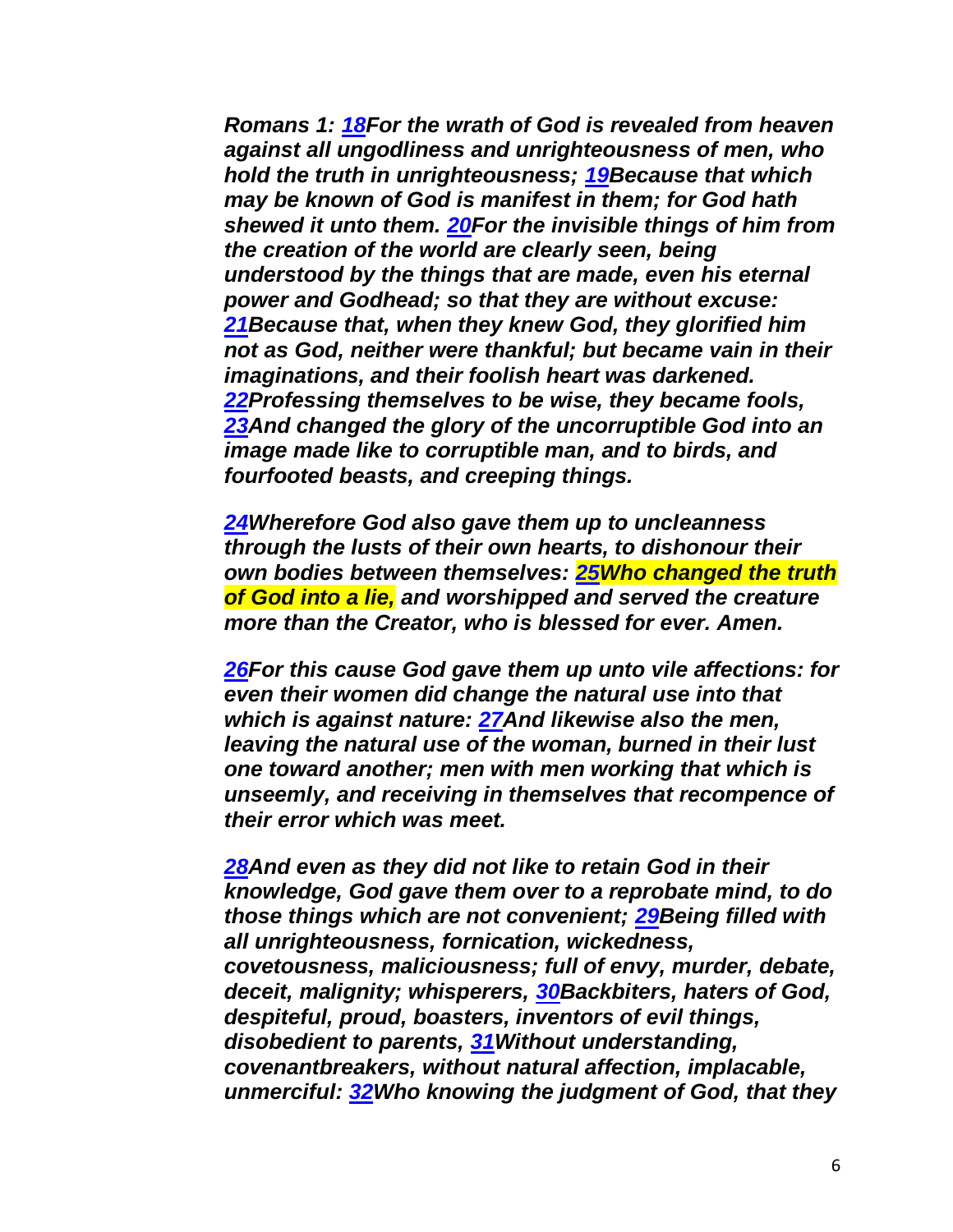#### *which commit such things are worthy of death, not only do the same, but have pleasure in them that do them.*

There are those who call themselves Christian but practice the very thing that God declares as sin. Perhaps their Christianity is merely head knowledge without a circumcised heart?

#### **[5I](https://biblehub.com/jude/1-5.htm) will therefore put you in remembrance, though ye once knew this, how that the Lord, having saved the people out of the land of Egypt, afterward destroyed them that believed not.**

The Hebrew Nation was privileged to see many miracles that God brought in their defense only to have them time and time again reject their God who has called them His Own. Jude is calling those who read this letter to remembrance of just one of those may miracles. Jude points out that after God intervened there were those who still refused to believe Him. God's response was to destroy them in their ignorance.

### **[6A](https://biblehub.com/jude/1-6.htm)nd the angels which kept not their first estate, but left their own habitation, he hath reserved in everlasting chains under darkness unto the judgment of the great day.**

After studying the Word and a variety of possibilities lain out by commentators, I have come to the belief that these "angels who kept not their first estate" are angles that are referred to in Genesis 6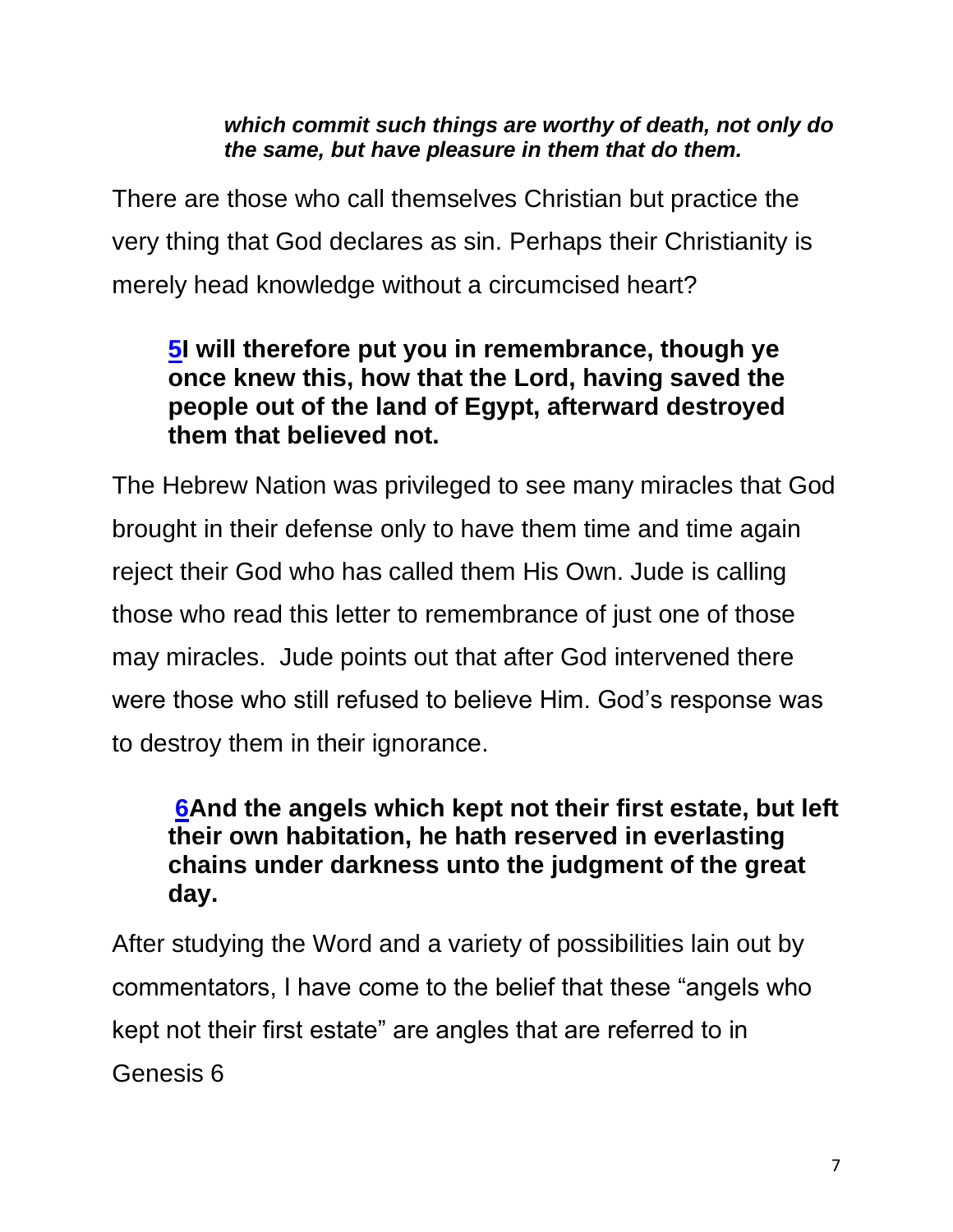#### *Genesis 6:2 That the sons of God saw the daughters of men that they were fair; and they took them wives of all which they chose.*

I also believe that sin was so egregious among angels that they are currently bound in chains as described previously. They are bound there until judgement.

> *2 Peter 2:4 "For if God spared not the angels that sinned, but cast them down to hell, and delivered them into chains of darkness, to be reserved unto judgment;" (2Pe 2:4)*

### **[7E](https://biblehub.com/jude/1-7.htm)ven as Sodom and Gomorrha, and the cities about them in like manner, giving themselves over to fornication, and going after strange flesh, are set forth for an example, suffering the vengeance of eternal fire.**

The destruction of Sodom and Gomorrah are well known to Christians, but we gloss over a few small words here. "...and the cities about them in like manner…". So, there were other cities nearby that suffered the same consequence as did Sodom and Gomorrah.

I believe this can all harken back to the fallen angels that cohabited with human women. Wickedness continued to metastasis and grow upon the earth. Man and woman are fully capable of perpetuating sin learned from fallen angels. It is one reason God took such firm steps in sealing those fallen angels in the abys until judgment day. The problem is and has been that since the "knowledge of good and evil" was introduced into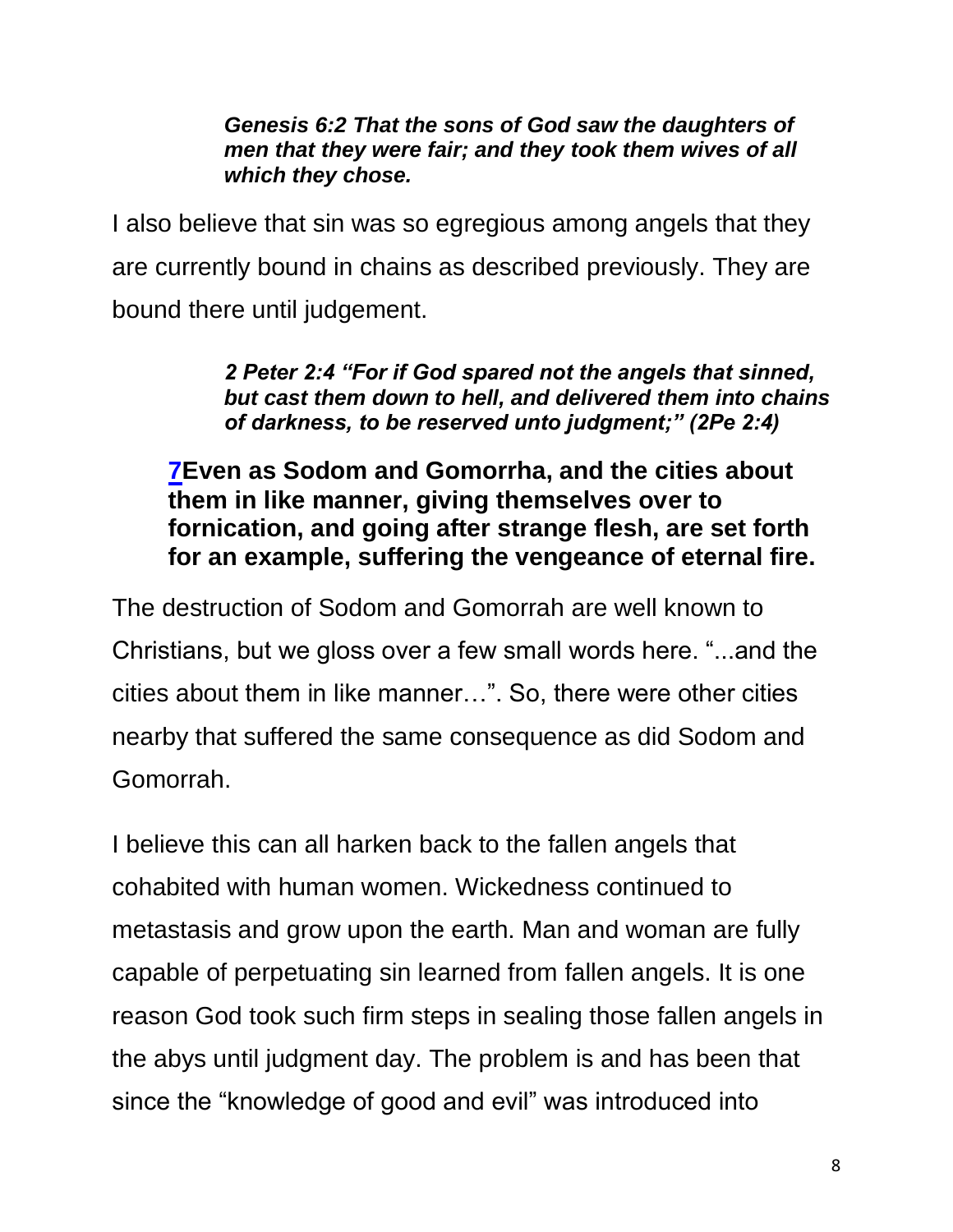mankind it has continued to decay to the point of no return for many in humanity. There may be an ongoing and further aberration of the gene pool being polluted with the DNA of angels from the fall of those angels and the procreation that occurred after the flood. It is likely that Satan's plan was to pollute the gene pool significantly enough that a pure blood line could not be found. The idea is that for Christ to be the perfect sacrifice His blood line would need to be perfect.

#### *Genesis 6:9 [9T](https://biblehub.com/genesis/6-9.htm)hese are the generations of Noah: Noah was a just man and perfect in his generations, and Noah walked with God. [10A](https://biblehub.com/genesis/6-10.htm)nd Noah begat three sons, Shem, Ham, and Japheth.*

So how did the evil and tainted blood line continue after the flood to allow for such evil as Sodom and Gomorrah and surrounding cities to become so evil?

Unless more angels gave up their position after the flood and did as their former fallen angels did, we are left with only one possibility and that is the one or more of the women that Noah saved for his sons had tainted DNA and continued to pass that on. It is speculation so I won't go further than ask that question and supply a possible answer.

### **[8L](https://biblehub.com/jude/1-8.htm)ikewise also these filthy dreamers defile the flesh, despise dominion, and speak evil of dignities.**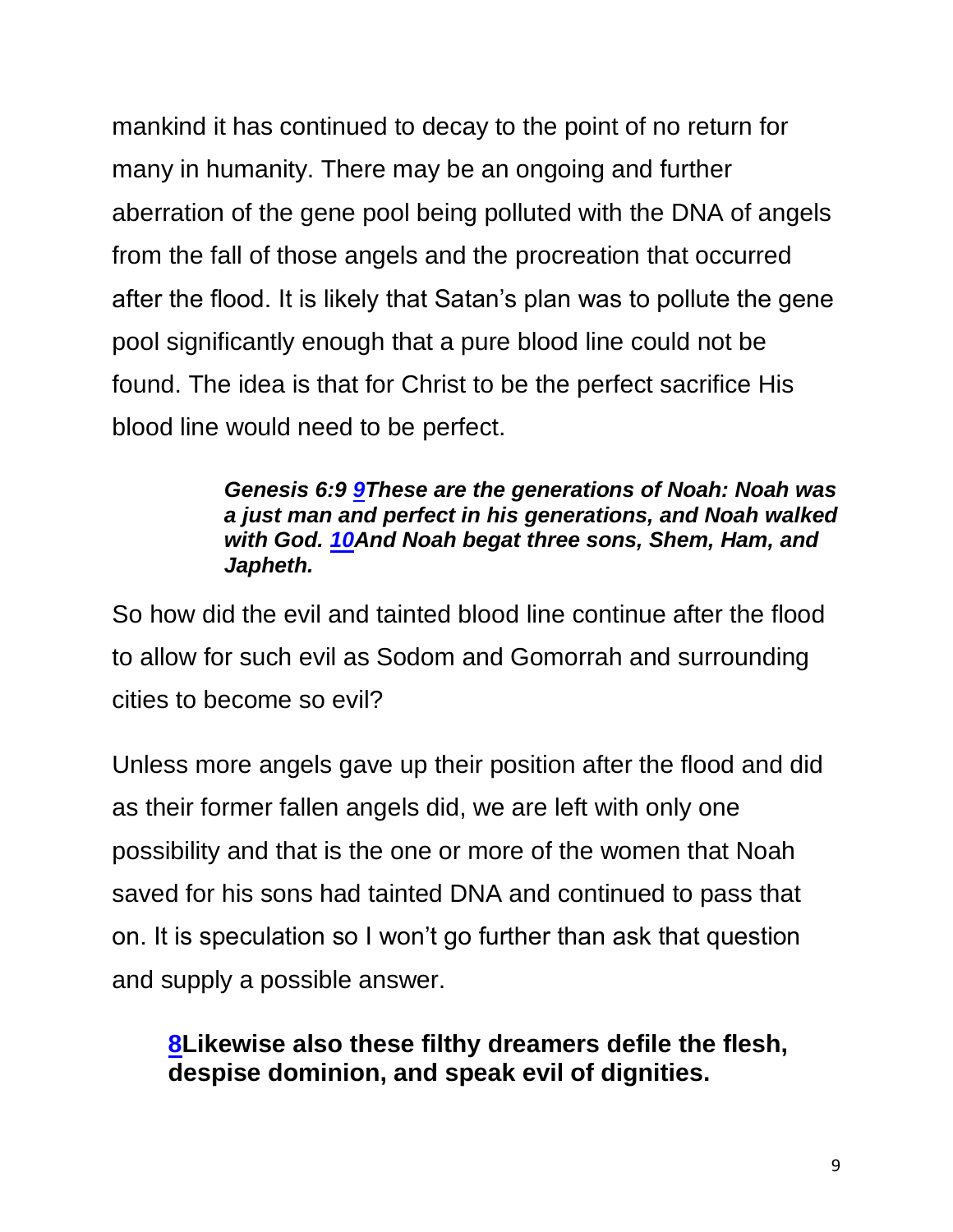These "filthy dreamers" is speaking of the men of Sodom and Gomorrah and surround towns.

This "despise dominion" is a reference to humans who in their minds and actions nullify the "dominion". Dominion according to:

Strong's Concordance

Phonetic Spelling: (koo-ree-ot'-ace) Definition: lordship Usage: (a) abstr: lordship, (b) concr: divine or angelic lordship, domination, dignity, usually with reference to a celestial hierarchy.

It appears that mankind in Sodom and Gomorrah were in such alignment with these fallen angels that they rejected the celestial hierarchy within the angelic ranks and brought that ideal of rejecting lordship to their cities. The result was total and complete evil in their thoughts and actions. The only cure was total destruction.

### **[9Y](https://biblehub.com/jude/1-9.htm)et Michael the archangel, when contending with the devil he disputed about the body of Moses, durst not bring against him a railing accusation, but said, The Lord rebuke thee.**

My sense is that we should be cautious about how we interact with devils, fallen angels, demons etc. There is an established hierarchy within God's creation, from God at His Throne all the way down to the smallest of His Creation.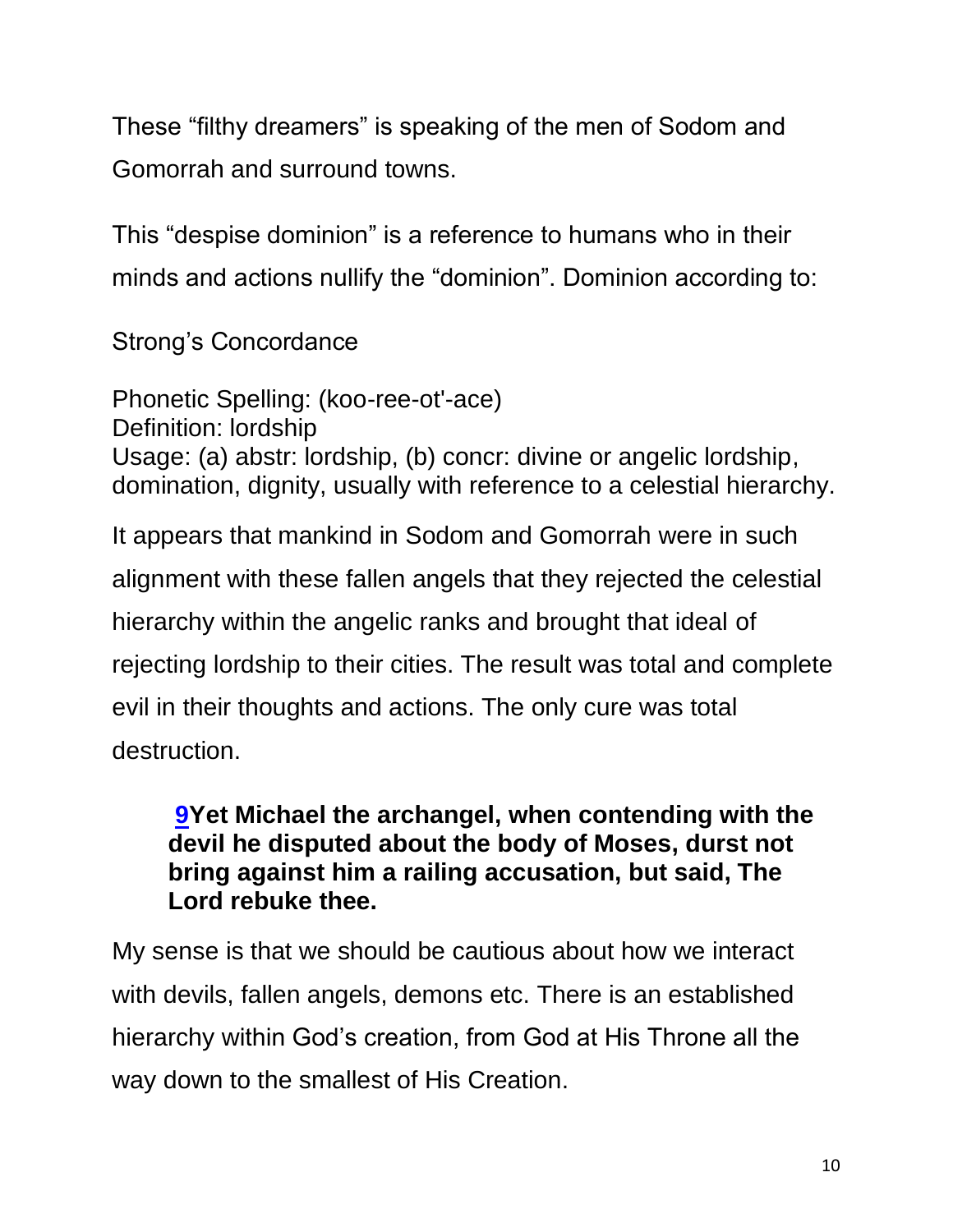**Q.** Man was created where in that domain?

God created man a little lower than Himself some translations put it a little lower than Angels.

> *Hebrews 2: [6B](https://biblehub.com/hebrews/2-6.htm)ut one in a certain place testified, saying, What is man, that thou art mindful of him? or the son of man, that thou visitest him?*

> *[7T](https://biblehub.com/hebrews/2-7.htm)hou madest him a little lower than the angels; thou crownedst him with glory and honour, and didst set him over the works of thy hands:*

These two verses in Hebrews are speaking of mankind then of our Savior Jesus Christ. God made man a little lower than the angels and then did likewise with Christ to show the perfect sacrifice of a perfect human for the sins of all mankind to fulfill the God's Law of sin and death.

My point is that remember our place in the hierarchy of God's Creation. I believe at the Rapture or after judgement that hierarchy my change as we are told that we will judge the angels.

#### *1 Corinthians 6:3 Know ye not that we shall judge angels? how much more things that pertain to this life?*

But until then when we rebuke an evil spirit from ourselves or others we may want to follow the lead of Michael the Arch Angel and instead of declaring our power simply ask God to rebuke whatever is buffeting us.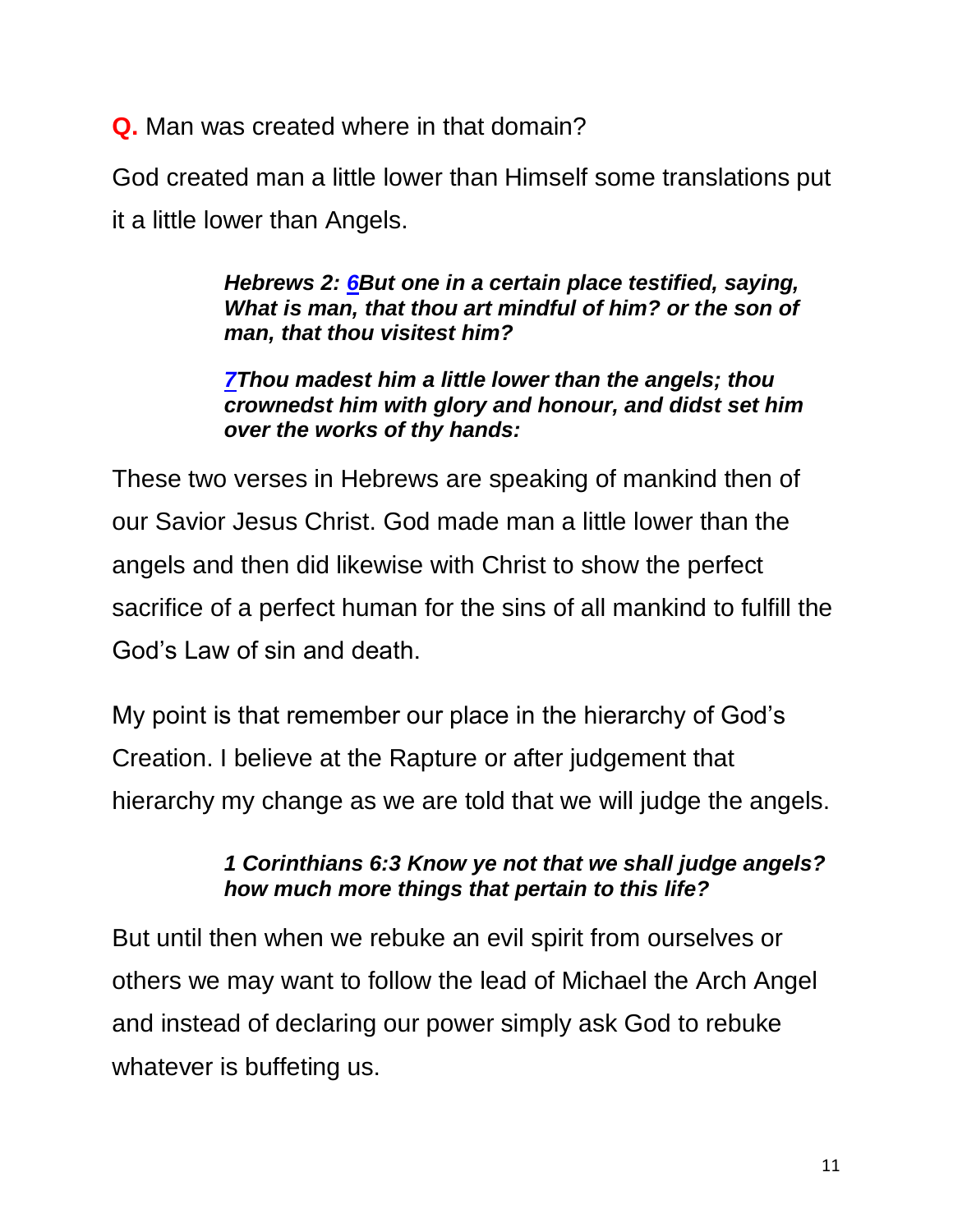**[10B](https://biblehub.com/jude/1-10.htm)ut these speak evil of those things which they know not: but what they know naturally, as brute beasts, in those things they corrupt themselves. [11W](https://biblehub.com/jude/1-11.htm)oe unto them! for they have gone in the way of Cain, and ran greedily after the error of Balaam for reward, and perished in the gainsaying of Core.**

These men listed here all committed sin that was based on selfgain. Cain for his anger at his brother prospering in his offering to God, leading Cain through uncontrolled anger to kill his brother Able. Balaam was after Cain by many years but for gain of money and power defied God. And finally Core who is Korah (Numbers 16:1-40) who rebelled against the authority of Moses in the desert. He and his entire family and all connected with his rebellion were swallowed up by the earth.

**[12T](https://biblehub.com/jude/1-12.htm)hese are spots in your feasts of charity, when they feast with you, feeding themselves without fear: clouds they are without water, carried about of winds; trees whose fruit withereth, without fruit, twice dead, plucked up by the roots; [13R](https://biblehub.com/jude/1-13.htm)aging waves of the sea, foaming out their own shame; wandering stars, to whom is reserved the blackness of darkness for ever.**

Jude gives us a diabolical description of the evil in man's heart. The point he is making is leading to his main point and that is the evil that has crept into the church; false teacher, false prophets.

# **[14A](https://biblehub.com/jude/1-14.htm)nd Enoch also, the seventh from Adam, prophesied of these, saying, Behold, the Lord cometh with ten**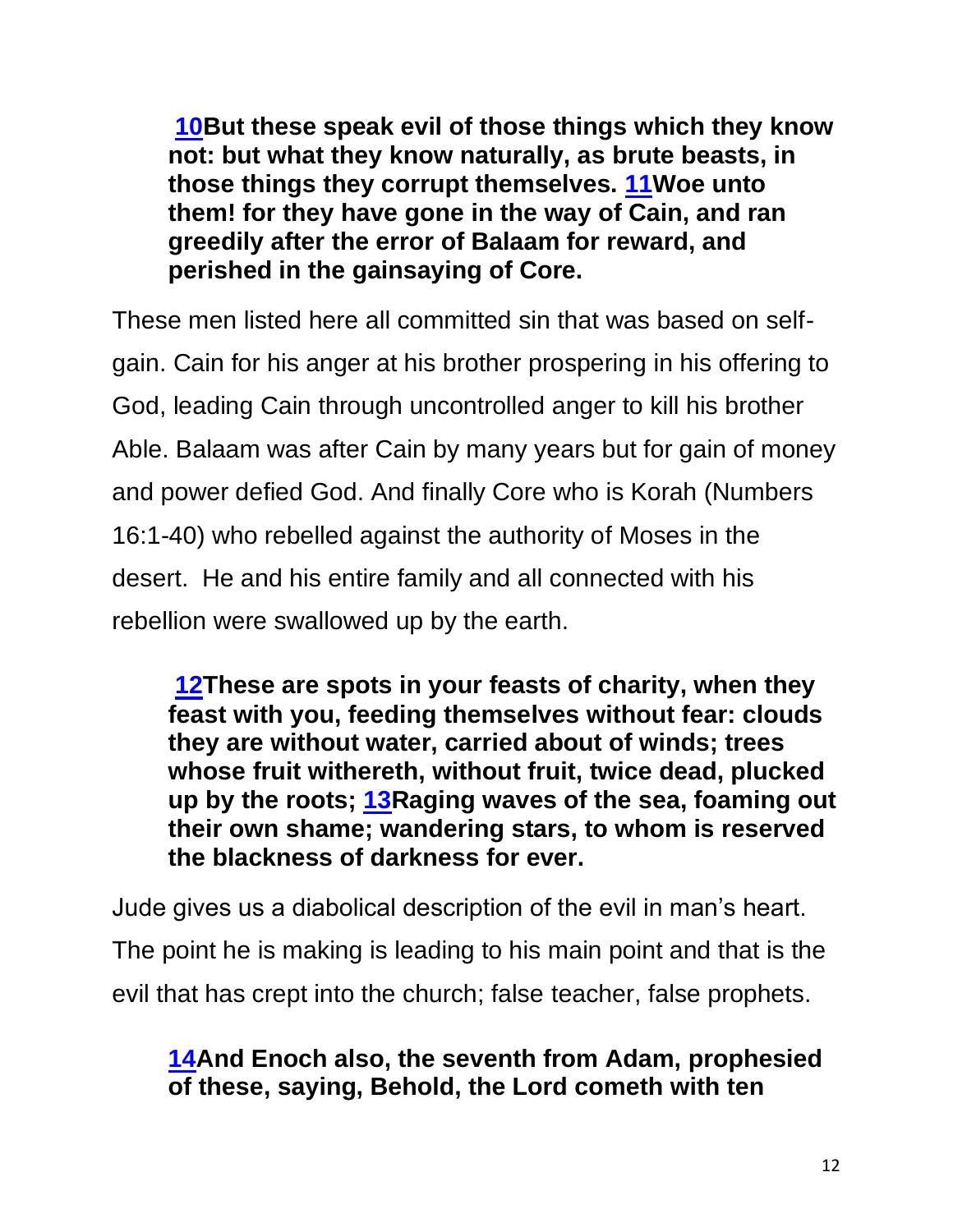**thousands of his saints, [15T](https://biblehub.com/jude/1-15.htm)o execute judgment upon all, and to convince all that are ungodly among them of all their ungodly deeds which they have ungodly committed, and of all their hard speeches which ungodly sinners have spoken against him. [16T](https://biblehub.com/jude/1-16.htm)hese are murmurers, complainers, walking after their own lusts; and their mouth speaketh great swelling words, having men's persons in admiration because of advantage.**

The old saying; 'Power corrupts; absolute power corrupts absolutely' by Lord Acton is born out in our history. In 1887 Lord Acton actually said: "Power tends to corrupt, and absolute power corrupts absolutely. Great men are almost always bad men."

I am afraid he was not far from the truth as we have seen played out time and time again and even today.

In the next verses Jude is going to allude to the end times those which we are living in. He promotes the advice given to us by Christ Himself in how to deal with these times.

# **A Call to Persevere**

**[\(Hebrews 10:19-39\)](https://biblehub.com/kjv/hebrews/10.htm#19)**

**[17B](https://biblehub.com/jude/1-17.htm)ut, beloved, remember ye the words which were spoken before of the apostles of our Lord Jesus Christ; [18H](https://biblehub.com/jude/1-18.htm)ow that they told you there should be mockers in the last time, who should walk after their own ungodly lusts. [19T](https://biblehub.com/jude/1-19.htm)hese be they who separate themselves, sensual, having not the Spirit.**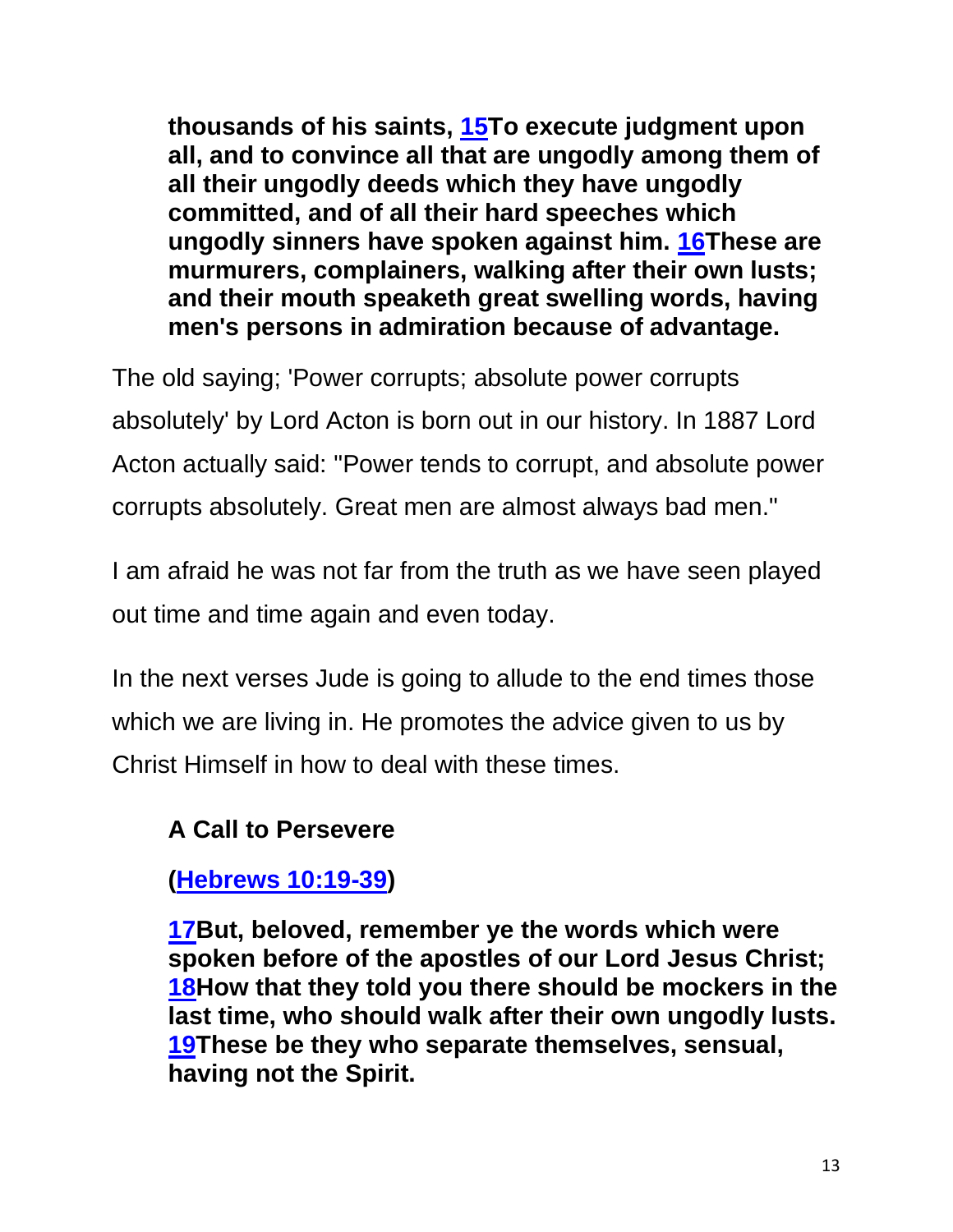The sin that seems to be the catalyst for many other sin's rests in unbelief. Unbelief in our Creator God and His Son who died to save us. Instead, the world is self-aggrandizing, self, self, self. When our view is inward, concerned only on our own life how can we see what is of need on the outside.

**[20B](https://biblehub.com/jude/1-20.htm)ut ye, beloved, building up yourselves on your most holy faith, praying in the Holy Ghost, [21K](https://biblehub.com/jude/1-21.htm)eep yourselves in the love of God, looking for the mercy of our Lord Jesus Christ unto eternal life. [22A](https://biblehub.com/jude/1-22.htm)nd of some have compassion, making a difference: [23A](https://biblehub.com/jude/1-23.htm)nd others save with fear, pulling them out of the fire; hating even the garment spotted by the flesh.**

Our only look inside should be of self judgement. Examining ourselves in light of God's Word, the Truth.

#### *1 Corinthians 11:31 For if we would judge ourselves, we should not be judged.*

It should not be to build ourselves up but to realize how far short we fall from the Glory of God. If you want to be "woke" look to Christ and He will wake you to the Truth, not to the lies of self and Satan and the lies of evil man.

### **Doxology**

**[\(Romans 11:33-36;](https://biblehub.com/kjv/romans/11.htm#33) [Romans 16:25-27\)](https://biblehub.com/kjv/romans/16.htm#25)**

**[24N](https://biblehub.com/jude/1-24.htm)ow unto him that is able to keep you from falling, and to present you faultless before the presence of his**